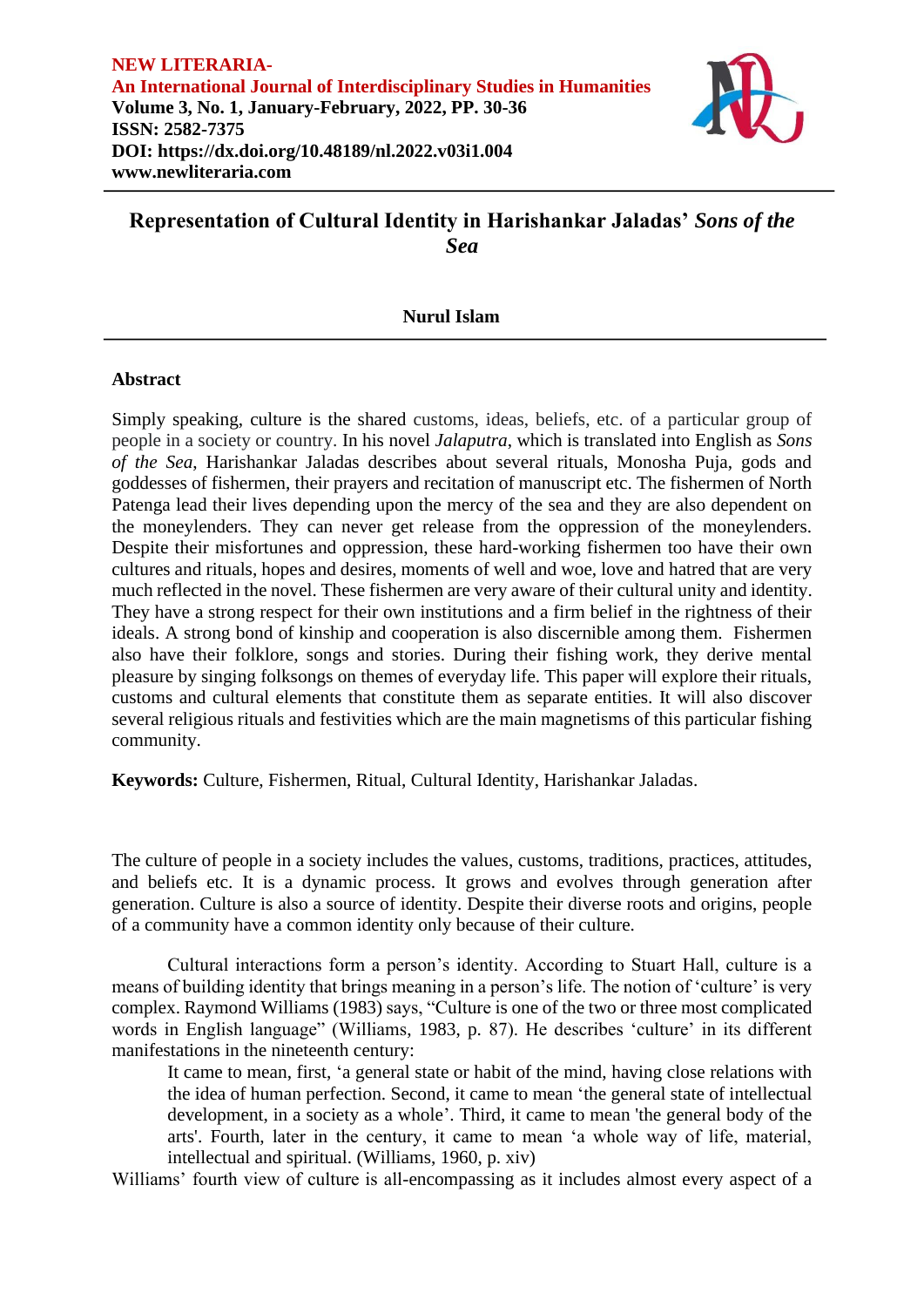man's life.

*.*

In his praised novel *Jalaputra*, which is translated into English as *Sons of the Sea*, (2014) Harishankar Jaladas depicts the hard-working life of the fishermen of North Patenga, their society, oppression, festivals, rituals, pujas, recitation of manuscript and almost everything about their daily lives. The fishermen sing or listen to various songs like Bhatiali, Baul, Kirton, Shari, Jari etc. Their society is controlled by social leaders like Bijonbihari *bahaddar* (1) and they lead a community life. They solve their problems through discussions and mutual understanding between fishermen of their locality. When Bhuban's land is unlawfully occupied, she comes to Bijanbihari and pleads, "Dhonbaisha's Baap built a hut occupying our vacant homestead. This land belongs to my father-in-law. I am helpless. *Bahaddar,* please help me in my trouble" (Jaladas, 2014, p. 77). Finally, an arbitration was called to settle their dispute. In their arbitration, the plaintiff has to provide *pan* (2), *bidi* (3) etc. as per their custom.

Fishing is one of the primitive professions in Bengal. From time immemorial, a lot of people have depended on fishing and associated occupations for their livelihood. Traditionally, fishermen are Hindus and in the cast hierarchy they are ranked the lowest, but they believe their profession to be sacred. Hunter and Risley ranked them in the lowest position in the caste hierarchy among the Hindus. Although fish is a popular food and it is highly valued Bengal, the general dislike for the fishermen proves to be a cultural paradox.

Fishermen are very aware of their cultural harmony and they have a strong respect for their institutions and a belief in the appropriateness of their values. They observe some particular rituals and ceremonies. They always try to appease the *Ma* Ganga (mother Ganges) for helping them in their catch and keeping them safe during their fishing. Mother Ganges is the supreme deity to the fishermen. In the month of *Ashar* (4), all men and women worship Mother Ganges, the goddess of fish. Fishing is not only a profession but also a way of life for many of them.

Women of fishing community are very religious. Throughout the year, they worship gods and goddesses, perform pujas, and rituals. Bhuvoneswari's character shows the unwritten but acknowledged custom of the fishing communities. She used to wear coloured sari and *shakha* (5) even five years after the disappearance of her husband. She waited with a hope of her husband's return. Jaladas exposes their custom when he says, "If the husband disappeared in the sea, the wife could lead a married woman's life for twelve years. This was the custom of the *Jaladas* community" (Jaladas, 2014, p. 26). Though their custom in their community allows the widows to marry, most of them don't marry because of their children. After 12 years' waiting, they are to wear white borderless dhoti.

The fishermen in this novel prefers ethics to instinct. That is why they threw out Dindayal master when he is caught for adultery though they knew that it would stop their children's education. Dindayal and Mangli had to undergo the punishment called *Dhendheri* in which Dindayal's hair was shaved and a good length of Mangli's hair was also cut. With strings of shoes around their necks, they were made to walk from home to home.

The fishermen's community usually has many children but they enjoy little childhood. Jaladas (2014) expresses the true condition of education and role of women in the novel, "Education is a luxury to the fishermen; women among them are born to cook for the family and give birth to children every year. By the time the fishermen's sons cross ten or twelve they have to go to fish in the sea or canals or marshes" (p. 10).

Again, early marriage is another tradition in their community. The central character Bhuvoneswari was married at the age of nine. The novelist says,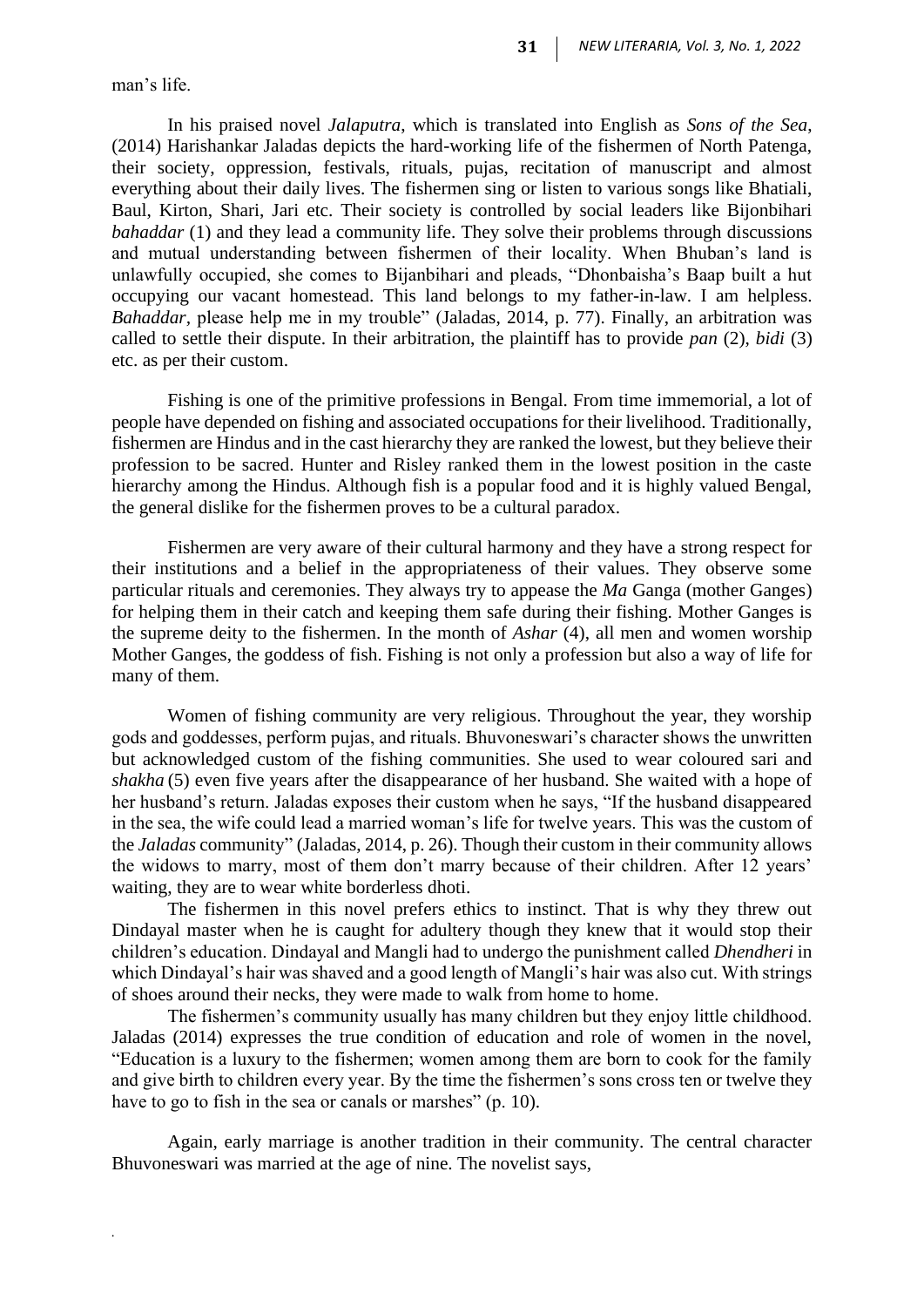When a fishermen's daughter gets married, she is quite green. The boys are also just past their adolescence. When the two bodies come closer, they fiddle with them. The callow youths make unsuccessful attempts; the girls run off frightened and take shelter with their mother-in-law who understand the problem. They also had been through similar trying time in their own life. (Jaladas, 2014, p. 11)

Fishermen have to spend a lot of time on water due to their profession. Many of them die of snakebites during their aquatic profession. So, *Manasha* (6), the goddess of snakes, is the chief deity. They always try to appease Manasha to avoid snakebites. Throughout the month of *Sraban* (7)*,* every family worship *Manasha*. *Manasha puthi* (8) is recited every night in one house or the other. This recital is attended by songs of separation. Most of their pujas and rituals remind us that man remembers or seeks help from divine power mostly in their time of crisis.

With great zeal, the fishermen observe the last day of *Chaitra* (9) and its following day i.e., the first day of *Baisakh* (10)*.* Actually, these are the months of crises for them. On the last day of Chaitra, *Chaitrasankranti* (11) is celebrated with much devotion. Women give their hard savings to buy necessary items. Aunts, mothers and grandmothers make *khai* (12)*-muri* (13), roll *moa* (14)*-naru* (15) and other food items. Again, the children collect different leaves and bushes and pile them in the yard. Every woman who has borne children facing east fires up the piled items with reverence in order to pray for their children's welfare. This system is called *jak* (16). They also observe *Shani puja* (17) on Saturday. Shani is derived from Saturn and he is worshipped to drive away evil.

*Panchalla* is a meeting for marriage permission. In the fishermen's community, when one is to be married, the permission of the community is required. For this purpose, important members of the community gather and a discussion, they give the permission. Pan, betel-nut, lime-*khair* (18) and bidis are also served among them (Jaladas, 2014, p. 125). Besides, in their marriage ceremony, various rituals like *namanto marriage* (19) and *bashie bie* (20) are also observed.

Fishermen have their particular folklore, history, songs and literature that carry information about their beliefs. During their work they derive mental happiness by singing folksongs like *bhatiyali* and *shari* songs. The cultural elements of the fishing community constitute them as different entities. The themes of most of these songs are taken from their everyday life. To cite one example from the text, we can take a look at the sad and poor fisherman Jayanta who has become very indifferent to life after his first wife's death. Though he remarried Pakhibala, a deep indifference sometimes possessed him. Sitting on the verandah, Jayanta hummed sad songs of separation:

*The bird that I cared for most left me,* I can't bear the pang of separation from the bird. Is there a friend who will catch the bird for me? It responded to any name that I used to call it. How could that bird breaking chain fly away! I am lost and can't stay in home. (Jaladas, 2014, p. 92)

We find a similar kind of theme in Manik Bandyopadhyay's "The Boatman of the Padma". When discouraged Ganesh sings a song with his unskilled voice, Dhananjay and Kuber listen attentively to the lyrics. In the words of the novelist, "The theme of the song concerned the deep-seated problem of why one does not get one's beloved. It was no simple song" (Bandyopadhyay, 2012, p. 8).

The author has beautifully delineated the society of the fishermen and their cultures with much care and importance. These fishermen have their own cultures but they are also influenced by the cultures of the major people of Bangladesh. As a result, they not only sustain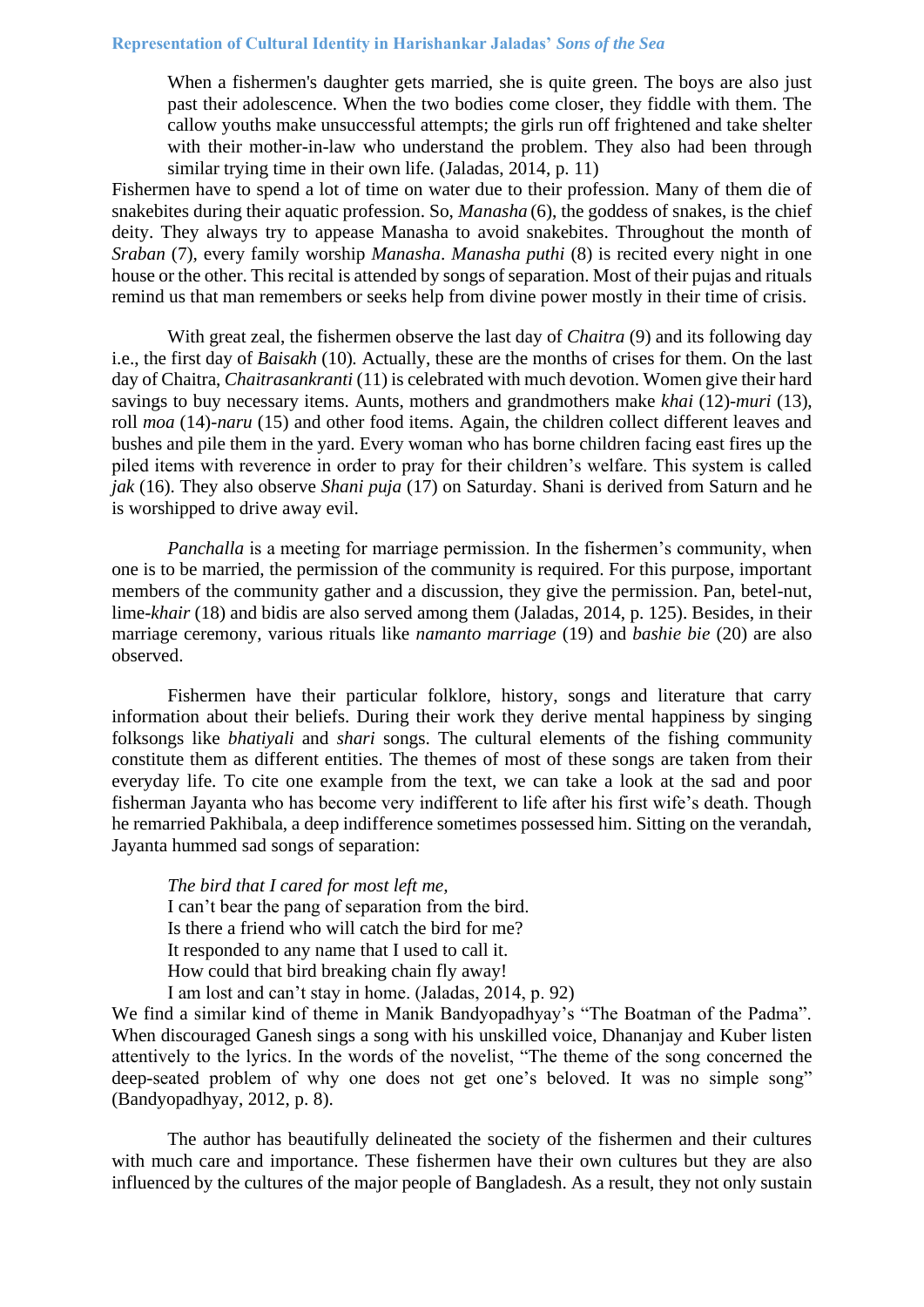their pure country cultures but also develop an assimilation with the cultures of the upper strata of society. The recital of *Manasha Puthi* and Manasha puja is a very popular familiar festival of Bangladesh. In Bangladesh, Manasha puja is observed in Hindu families in the month of *Sraban*. In the rainy season, land and water bodies are infested with snakes. People become victim of snake-bites and die. To protect themselves from this danger, people pray to Manasha, the goddess of snake. As the fishermen have to spend most of the time on water, Manasha becomes their chief deity. The novelist has perfectly presented their devotion:

The goddess *Manasha* is their chief deity. They have great dread for Manasha, the goddess of snakes. They have great respect for her, too. Snakes are fierce aquatic creatures. The fisher men are aquatic, too. Many fishermen die of snakebites. They believe that if they can keep goddess *Manasha* appeased, they can have respite from the fury of snakes. So, throughout Sravan every fishing household worships the goddess *Manasha* ceremoniously. Every night *Manasha puthi* is recited in one house or the other. (Jaladas, 2014, p. 3)

The *loveboy* (21) is the main attraction of this recital. He is paid for his dance as per their tradition. Dressed up as woman, he has to dance with the recital every night and entertain people.

Folk belief is also expressed in different forms in the novel. The fishermen draw two big human eyes on their boats. They do so with a belief that with these eyes their boats will search their nets in the deep sea. In the month of *Ashar* on Tuesday, these fishermen observe Gangapuja with the help of their Brahmin priest. Clad in clean dresses, everyone participates in this ceremony. On the occasion of this particular puja, an animal is also sacrificed as a custom.

The fishermen maintain their social system in every possible way. In the month of *Chaitra*, the *bahaddars* decide who will cooperate with whom in setting nets throughout the year. This system is known as *haja.* Everyone takes care to honour this verbal annual contract because if anyone violates it, he is ostracised and prevented from fishing. Though the fishermen are illiterate, with the help of their Brahmin priest they consult *panjika* (22) and they follow it. Their Brahmin priest fixes their date and time for inaugural fishing for the year. Consulting the *panjika,* he also decides 'the most suitable day for worshipping Mother Ganges' (Jaladas, 2014, p. 57).

Hookah, tobacco, *biri* and *ganja* (23) are the most common drugs among the fishermen of both sides of Bengal. They also use it to keep them warm in the cold weather during their fishing. When Purnachandra's sons were ready to set out for fishing, Jaladas describes their drugs: "On the *bhar* (24) tobacco, *panta* (25), curry, hookhah and water pitchers had been loaded" (Jaladas, 2014, p. 107). In Manik Bandyopadhyay's "The Boatman of the Padma", Ganesh, Kuber and Dhananjay take *hookah* to avoid shivering cold and get energized. Bandyopadhyay describes, "They took turns at the hookah until the tobacco was completely charred. The boat had advanced quite far by now" (Bandyopadhyay, 2012, p. 7). Often this hookah works as a cordial reception among them. We find such kind of reception in "A River Called Titash". Reaching the village of Nayakanda, Kishore starts conversation with a man at the ghat and offers him hookah. After a while, the man too offers his own hookah to Kishore: "I've smoked your hookah---now you smoke my daughter's hookah". (Mallabarman, 1993, p. 37)

*Shadbhakhan* (26) is another occasion to celebrate pregnancy. On this occasion, pregnant women are ritually given their desired food. This is arranged with a prayer for smooth delivery and the arrival of a healthy baby. The expectant mother is dressed up in new clothes. Everyone gives her some food one by one.

*.*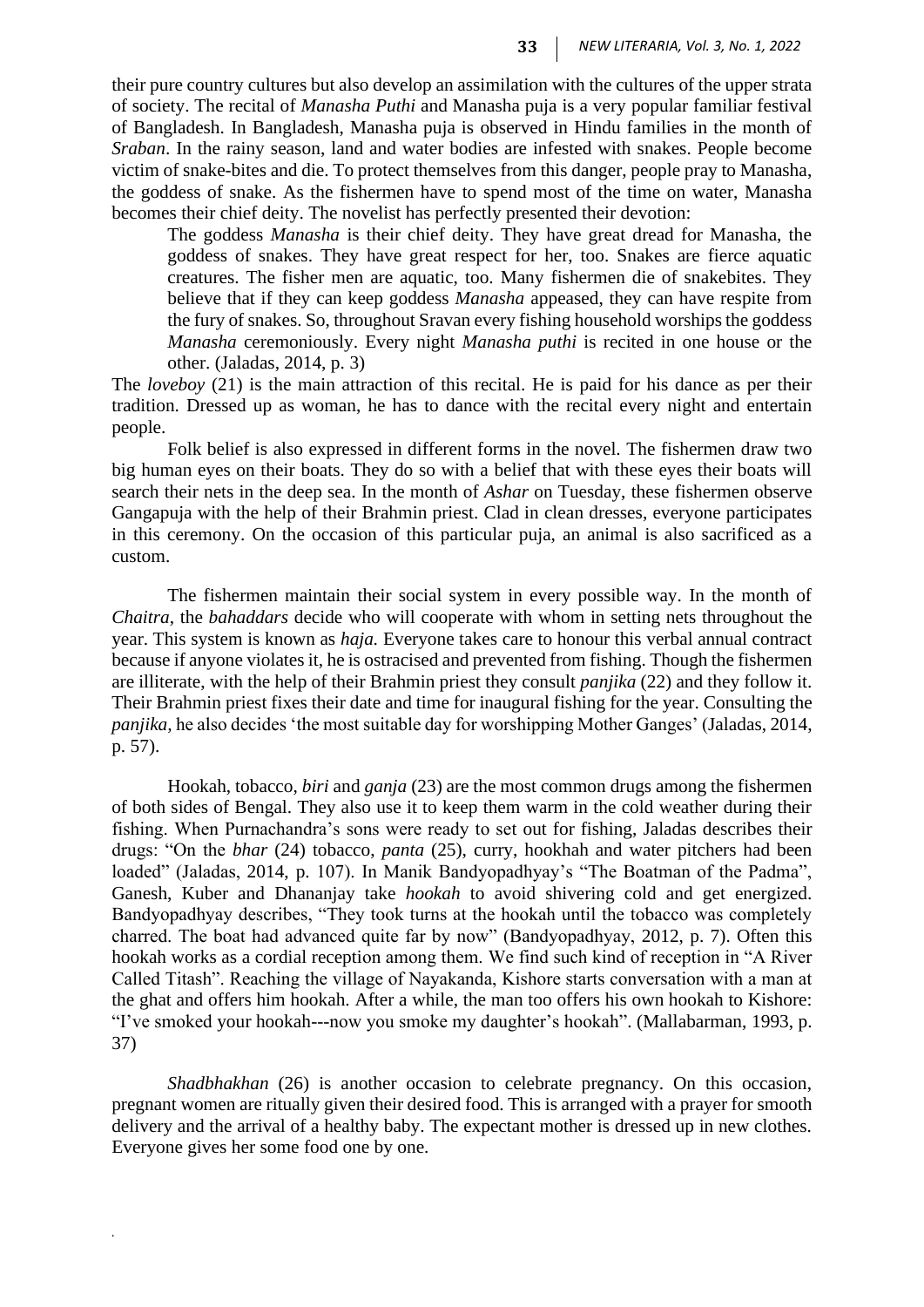#### **Representation of Cultural Identity in Harishankar Jaladas'** *Sons of the Sea*

Dress is another important aspect of culture and cultural identity. In conformity with their social status and profession, the 'sons of the sea' are used wear very simple clothes in their everyday life. They usually wear dhotis hanging up to their knees. A gamcha (27) is always seen hanging from the shoulder of a fisherman. They are seen to wear fatua (28) on different social occasions or during monsoon and winter. Some wear shirts. During their fishing, they wear a *gamcha* on the loin and a torn shirt. While fishing they make a turban of their dhoti and put *biris* and matches inside it. Their simple clothing exposes their lower economic condition as well as their traditional cultural identity.

Despite their poverty-stricken life and survival life struggle, they earnestly try to stick to their cultural life. Though Bhuvan is passing a very hard time, she expresses her wish to bring her niece to her house for naior (29)*.* According to the rural tradition of Bengal, *naior* is the name given to a daughter's coming from her husband's house to her parental home or relations after her marriage.

The drug items are usually taken by the male members of this community. But there are many food items that are very common and popular among all of them. A few among them are *Khai, moa, naru,* gur (30)*,* atkaraia (31) etc. Pachan (32) is another item which is required as a customary rule on the day *Chaitrasankranti.* On the occasion of *Chaitrasankranti,* these foods are prepared with much enthusiasm: "Mothers, grandmothers, aunts waking up all night make *khai-muri*, roll *moa-naru* and prepare *atkaraia*" (Jaladas, 2014, p. 48).

We have a few other novels dealing with the life of the fishermen. Though the fishermen work hard to supply fish in our dishes, they are often disregarded and deprived of their minimum rights and social status. However, the Bangla litterateurs didn't fail to recognize their importance and portray their lives and culture. Manik Bandopadhyay first demonstrated the life of fishermen in 1936 in his renowned Bengali novel *Podda Nodir Majhi* which is later translated into English as *The Boatman of the Padma*. The novel A River Called Titash delineates the lives of the Malo fisherfolk on the banks of the river Titash in Comilla of the then East Bengal. Adwaita Mallabarman presents the rich oral culture of the Malos, their folksongs, beliefs and rituals, their festivities along with their struggling lifestyle. To some extent, Mallabarman has written the history of his community in the form of a story. To justify this, we can quote his words: "But its banks are imprinted with stories of a mother's affection, a brother's love, the caring of a wife, a sister and a daughter. That history perhaps some know, perhaps some don't. Still that history is true and real" (Mallabarman, 1993, p. 21)

So far three significant films have been made on the lives of the fishermen in Bengali films. These are Ritwik *Ghatak's Titas Ekti Nadir Naam*, Rajen Tarafdar's *Ganga* and the last of the trilogy is Gautam Ghosh's *Padma Nadir Majhi*. These films are based on the Bengali novels of the same names. These films beautifully portray the river-centric life of the fishermen and work as their cultural document.

Harishankar Jaladas's novel *Sons of the Sea*, as literary masterpiece, is the authentic reflection of the society of Jaladas fishing community and their culture. The specific characteristics of their social, religious and cultural features construct their distinctive identity which is rich and unique. However, the worth of culture cannot be demarcated by its size. Nevertheless, if a culture is prevalent widely or kept in reserve within a small region, old or young, or has transformed over time or remained the same, each culture can teach us about others, ourselves, and the global community as a whole.

#### **Notes:**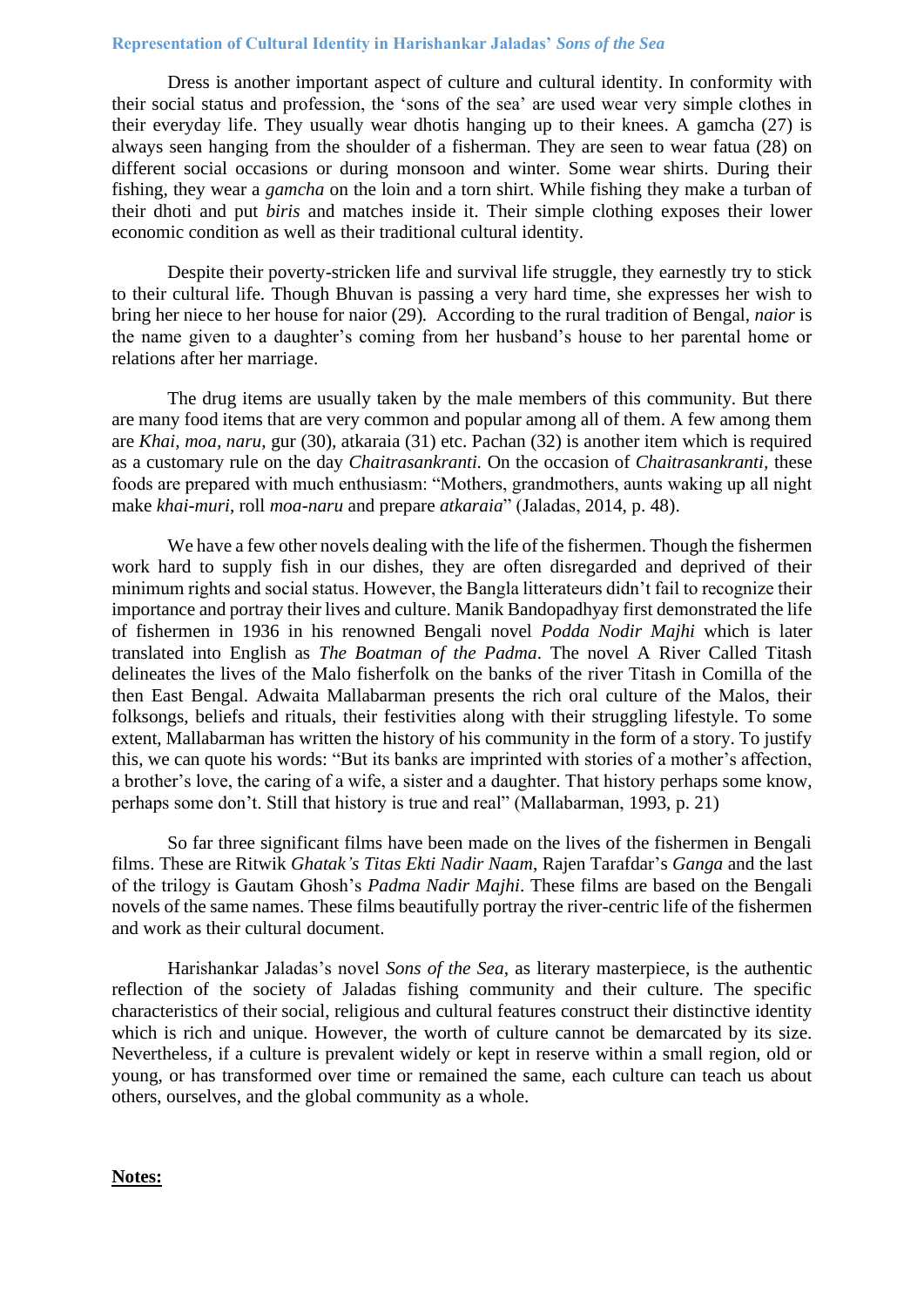- 1. Bahaddar: a solvent and powerful fisherman
- 2. Pan: betel leaf
- 3. Biri: cheap cigarette made of tobacco wrapped in dry leaves.
- 4. Ashar: third month of Bengali calendar
- 5. Shakha: white bangle made of conch shell
- 6. Manasha: snake goddess
- 7. Sravan: the fourth month in Bengali calendar; this month falls in monsoon.
- 8. Manasha Puthi: a kind of folk text on goddess Manasha and her wrath
- 9. Chaitra: last month of Bengali calendar
- 10. Baishakh: first month of Bengali calendar, from mid-April to mid-May
- 11. Chaitrsankranti: celebration of the last of the year according to the Bengali calendar
- 12. Khai: popcorn like snack prepared from rice.
- 13. Muri: puffed rice
- 14. Moa: a ball of sweetened puffed rice
- 15. Naru: a ball of sweetened rice poweder, etc
- 16. Jak: an event to expose children to a smoke of medicinal herbs
- 17. Shani puja: worship of *Shani*
- 18. Khair: a kind of vegetable extract taken with betel leaf
- 19. *Namanto marriage*: a kind of marriage where the bride is brought to the bridegroom's house for the marriage ceremony.
- 20. *Bashie bie:* the morning rituals in a Hindu marriage following the main wedding rituals held at night.
- 21. Loveboy: hired young boys who dress up as young women and sing and dance amorously to entertain the crowd gathered on the eve of *puthi* recital.
- 22. Panjika: an almanac with a list of auspicious as well as inauspicious days.
- 23. Ganja: preparation of marijuana for smoking
- 24. Bhar: a bamboo pole put on shoulders to carry fish
- 25. Panta: stale rice, dipped in water and leftover night for eating in the next morning
- 26. Shadbhakhan: a ritual to celebrate pregnancy
- 27. Gamcha: towel

*.*

- 28. Fatua: short-sleeved vest
- 29. Naior: a daughter's visit to her parental home or relations after marriage.
- 30. Gur: molasses or treacle
- 31. Atkaraia: a collection of 8 types of seeds like pulse, been, pumkin seed etc.
- 32. Pachan: cooked mixed vegetables.

#### **References**

Williams, Raymond. (1963). *Culture and Society: 1780-1950*. New York: Anchor Books.

Williams, Raymond. (1976). *Keywords*. New York: Oxford University Press.

Mallabarman, Adwaita. (1993). *A River Called Titash* (Kalpana Bardhan, Trans.). University of California Press. (Original work published 1956).

- Jaladas, Harishankar. (2014). *Sons of the Sea* (Quazi Mostain Billah, Trans.). Academic Press and Publishers Library. (Original work published 1955).
- Bandyopadhyay, Manik. (2012). *The Boatman of the Padma,* (Ratan K. Chattopadhyay, Trans.). Orient Blackswan Private Limited. (Original work published 1936).
- Benet-Martínez, V. (2012). Multiculturalism: Cultural, social, and personality processes. In Deaux, K, M, Snyder, (Eds.) *The Oxford Handbook of Personality and Social Psychology.* Oxford University Press.